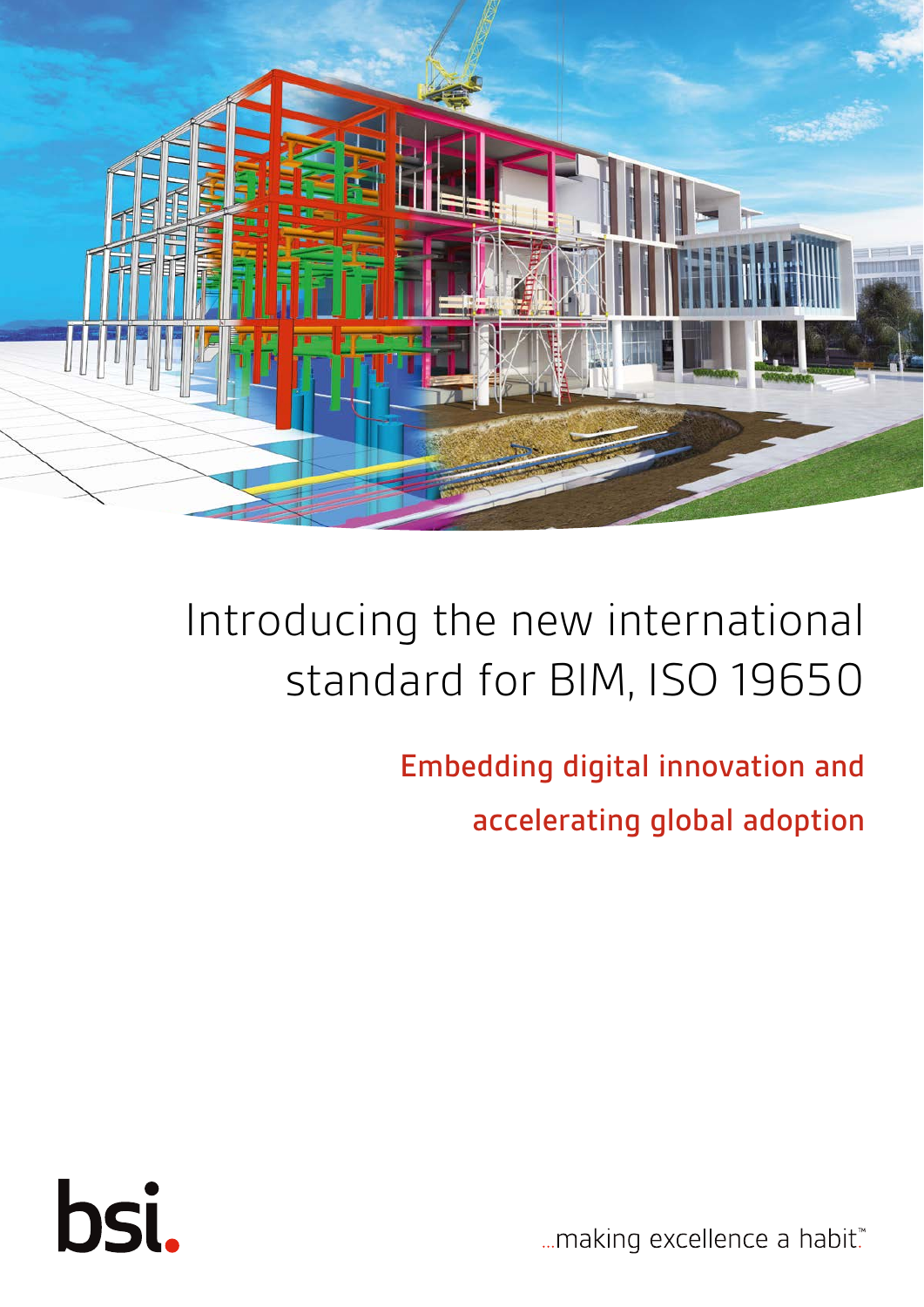## ISO 19650 will help organizations globally adopt a simplified and common approach to BIM

91

### What is the ISO 19650 series of international standards?

ISO 19650 is the series of international standards for Building Information Modelling (BIM). It defines the collaborative processes for the effective management of information throughout the delivery and operational phase of assets when BIM is being used.

ISO 19650 has been built on the principles and high-level requirements as BIM Level 2 and is closely aligned with the current UK 1192 standards. Initially introduced to encourage a common language of BIM in the UK and influence built environment professionals to adopt BIM, the benefits of these standards have now been recognized more widely, having been adopted internationally from the Middle East to Australia.

The publication of ISO 19650 creates an opportunity for international organizations collaborating on projects to minimize wasteful activities and increase predictability around cost and time, through a common approach to the management of information. For those working locally, it allows the opportunity to demonstrate alignment to industry recognized best practice whilst building resilience and differentiation.

#### BSI pioneering the evolution of BIM standards

The history of BIM dates back several decades, however the motivation behind BIM really began in the mid-2000's as digitization started to transform construction.

To accelerate the adoption of BIM, the UK government has required construction suppliers tendering for centrallyprocured government projects, including buildings and infrastructure, to be working at BIM Level 2 since April 2016. To facilitate this BSI developed, together with construction industry experts, the UK 1192 series of standards which define BIM Level 2.

The first of these standards, BS 1192 was published in 2007. PAS 1192-2 (Specification for information management for the capital/delivery phase of construction projects using

building information modelling) was then published in 2013 which relied on BS 1192. BSI has subsequently published other standards in this suite as well as a comprehensive range of certification, verification and training solutions to help organizations embed and demonstrate best practice.

Today much of the international approach around BIM is centred around the 1192 standards. For example, Hong Kong's Construction Industry Council (CIC) produced BIM standards in 2015, which cross-refer to 1192. Today, as digital transformation is taking place throughout global markets, the creation of the first ISO standard for BIM is logical and timely.

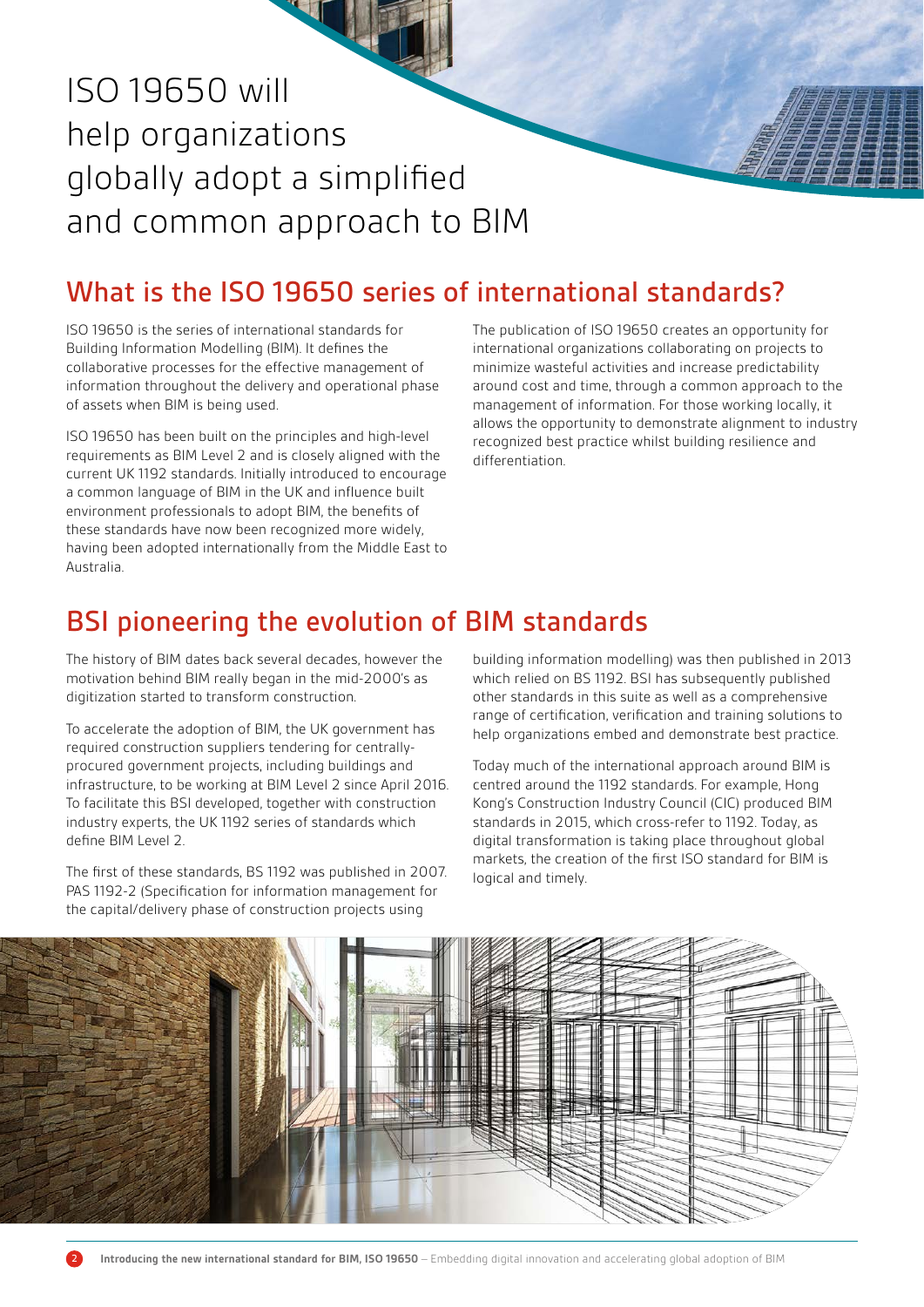

### What does the ISO 19650 suite consist of?

BS 1192:2007+A2:2016 on principles, and PAS 1192-2 on the capital delivery phase are superseded by the following standards which are available on the BSI Shop:

- BS EN ISO 19650-1: Organization and digitization of information about buildings and civil engineering works, including building information modelling -- Information management using building information modelling: Concepts and principles
- BS EN ISO 19650-2: Organization and digitization of information about buildings and civil engineering works, including building information modelling -- Information management using building information modelling: Delivery phase of the assets

Also available on the BSI Shop the following document is published alongside these standards:

PD 19650-0 - UK Transition Guidance, which will along with the UK National Forewords and National Annex aid implementation of the ISO standards in the UK and within the ISO framework

It's anticipated that PAS 1192-3 and PAS 1192-5 (the information management of assets and security-minded standards for BIM) will be superseded by the following standards in 2020:

- BS EN ISO 19650-3 Organization and digitization of information about buildings and civil engineering works, including building information modelling -- Information management using building information modelling – Part 3: Operational phase of assets
- **BS EN ISO 19650-5** Organization and digitization of information about buildings and civil engineering works, including building information modelling -- Information management using building information modelling – Part 5: Security-minded approach to information management

|      | <b>UK Standards</b>                | <b>International Standards</b>                                                                                                        |
|------|------------------------------------|---------------------------------------------------------------------------------------------------------------------------------------|
| 2019 | BS 1192:2007+A2:2016<br>PAS 1192-2 | BS EN ISO 19650-1 + National Foreword $\rightarrow$<br>PD 19650-0 +<br>Guide to BS EN ISO 19650<br>BS EN ISO 19650-2 + National Annex |
| 2020 | PAS 1192-3<br>PAS 1192-5           | BS EN ISO 19650-3<br>BS EN ISO 19650-5                                                                                                |

#### Moving from the UK 1192 series to the ISO 19650 series

The good news is that the differences between the ISO standards and the UK standards are not major as the approach to BIM is very similar with the main differences relating to the terms and definitions. This milestone publication creates a fantastic opportunity to achieve even greater improvements in collaboration and customer satisfaction using BIM.

BSI clients currently holding BIM certification or verification, including the BSI Kitemark, will have the opportunity to transition their system to reflect the new ISO. To help you

upgrade we will be producing lots of supporting materials and services including webinars, training courses developed by experts, and informative whitepapers and articles.

If you are new to BIM, there's no better time to take advantage of the benefits this can mean for your organization.

**Introducing the new international standard for BIM, ISO 19650** – Embedding digital innovation and accelerating global adoption of BIM